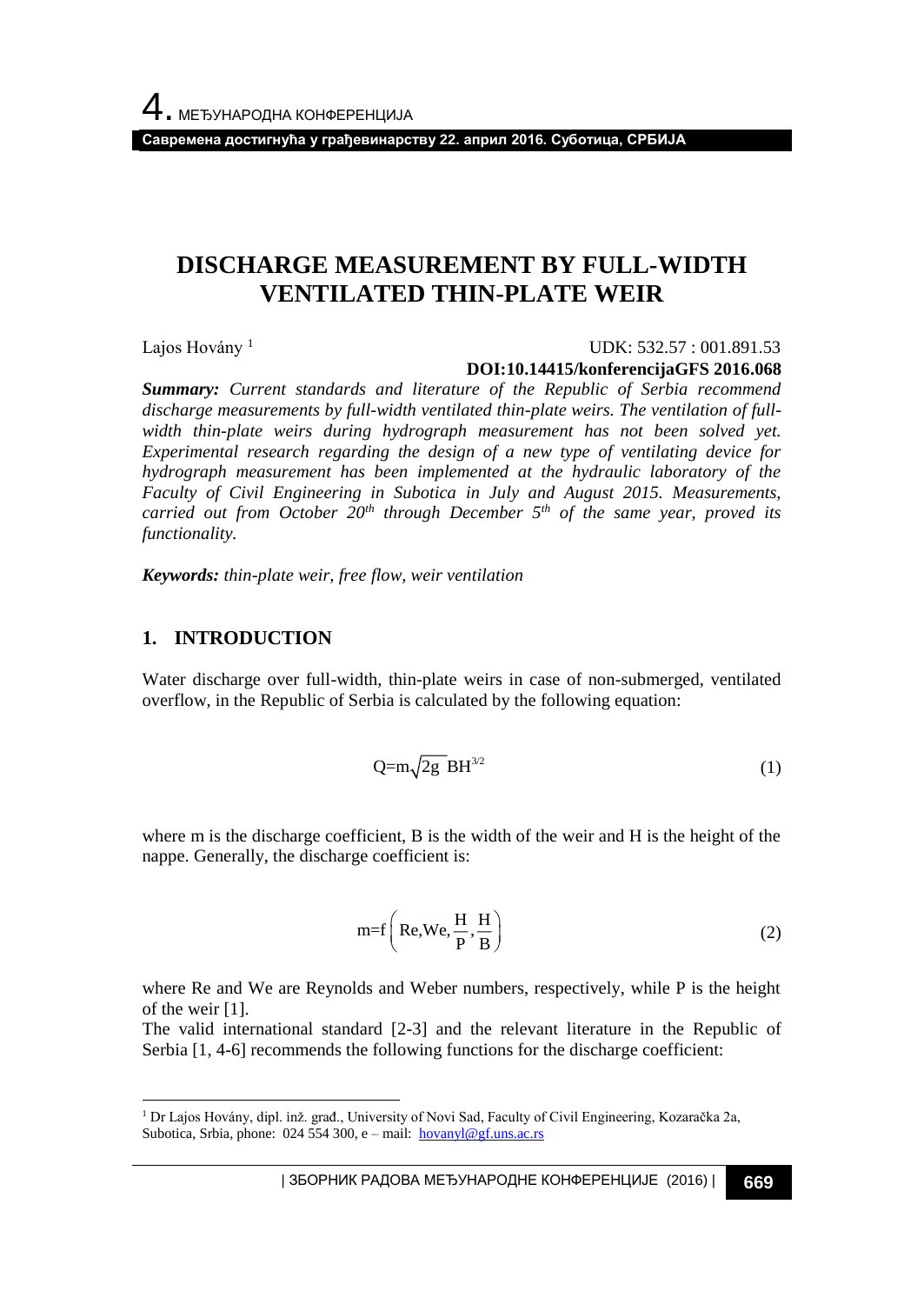#### **Contemporary achievements in civil engineering 22. April 2016. Subotica, SERBIA**

| Bazin                                                                                                     | Rehbock 1                                                              |
|-----------------------------------------------------------------------------------------------------------|------------------------------------------------------------------------|
| $m = \left(0.405 + \frac{0.003}{H}\right) \cdot \left[1 + 0.55 \cdot \left(\frac{H}{H+P}\right)^2\right]$ | $m = 0.403 + 0.053 \cdot \frac{H}{P} + \frac{0.0007}{H}$               |
| $0.005 \text{ m} < H < 1 \text{ m}$<br>$0.005$ m $<$ H $<$ 1.24 m                                         | $0.005$ m $<$ H $<$ 1 m<br>$H > 0.003$ m<br>$0.005$ m $<$ H $<$ 1.24 m |
| $P > 0.5$ m                                                                                               | $P > 0.5$ m                                                            |
| P > H                                                                                                     | P > H                                                                  |
| $P > 0.5$ m                                                                                               | $P > 0.5$ m                                                            |
| $0.24 \text{ m} < P < 1.13 \text{ m}$                                                                     | $0.24 \text{ m} < P < 1.13 \text{ m}$                                  |
| $B > 0.5$ m                                                                                               | $B \geq 0.5$ m                                                         |
| B > H                                                                                                     | B > H                                                                  |
| $0.2 \text{ m} < B < 2 \text{ m}$                                                                         | $0.2 \text{ m} < B < 2 \text{ m}$                                      |

#### *Table 1 Functions for the calculation of the discharge coefficient in case of thin-plate weirs*

| Frese                                                                                                     | <b>SIA</b>                                                                                                                     |
|-----------------------------------------------------------------------------------------------------------|--------------------------------------------------------------------------------------------------------------------------------|
| $m = \left(0.41 + \frac{0.0014}{H}\right) \cdot \left 1 + 0.55 \cdot \left(\frac{H}{H+P}\right)^2\right $ | $m = 0.41 \cdot \left(1 + \frac{1}{1000 \cdot H + 1.6}\right) \cdot \left 1 + 0.5 \cdot \left(\frac{H}{H + P}\right)^2\right $ |
| $0.005 \text{ m} < H < 1 \text{ m}$<br>$H > 0.1$ m                                                        | $0.005$ m $<$ H $<$ 1 m                                                                                                        |
| $P \geq 0.5$ m<br>P > H                                                                                   | $P \geq 0.5$ m<br>P > H                                                                                                        |
| $B \geq 0.5$ m<br>$B \geq H$                                                                              | $B \geq 0.5$ m<br>$B \geq H$                                                                                                   |

| Rehbock 2                                                                                                                      | Kindsvater-Carter (K-C)                                                                                                                                             |
|--------------------------------------------------------------------------------------------------------------------------------|---------------------------------------------------------------------------------------------------------------------------------------------------------------------|
| $\left(0.602 + 0.083 \cdot \frac{H}{P}\right) \cdot \frac{2}{3} \cdot \left(H + 0.0012\right)^{\frac{3}{2}}$<br>$m =$<br>$H^2$ | $\left(0.602 + 0.075 \cdot \frac{H}{P}\right) \cdot \frac{2}{3} \cdot \left(b - 0.0009\right) \cdot \left(H + 0.001\right)^{\frac{3}{2}}$<br>$m =$<br>$h \cdot H^2$ |
| $0.03 \text{ m} < H < 1 \text{ m}$                                                                                             | $H > 0.3$ m                                                                                                                                                         |
| $0.06 \text{ m} < P < 1 \text{ m}$                                                                                             | $P \geq 0.1$ m                                                                                                                                                      |
| $B > 0.3$ m                                                                                                                    | $B \geq 0.15$ m                                                                                                                                                     |

For the ventilation of the nappe, the literature recommends installation of ventilation holes beneath the nappe in the channel walls [8-12], or using pipes for air supply [13-14]. The problem of inadequate ventilation ensured by the holes in the channel walls is due to the pozition of the holes, especially in the adherence of the nappe in the tranzition phase between clinging and free flow [15]. Ventilation by an air supply pipe is required time to time by forcing air through the pipe. This problem was confirmed by the experience gained in the hydraulic laboratory of the Faculty of Civil Engineering in Subotica (where tests were led by the author) [16-17]. In the same laboratory, the simplest and most efficient ventilation of the nappe has been achieved by running a finger across the nappe [17-19].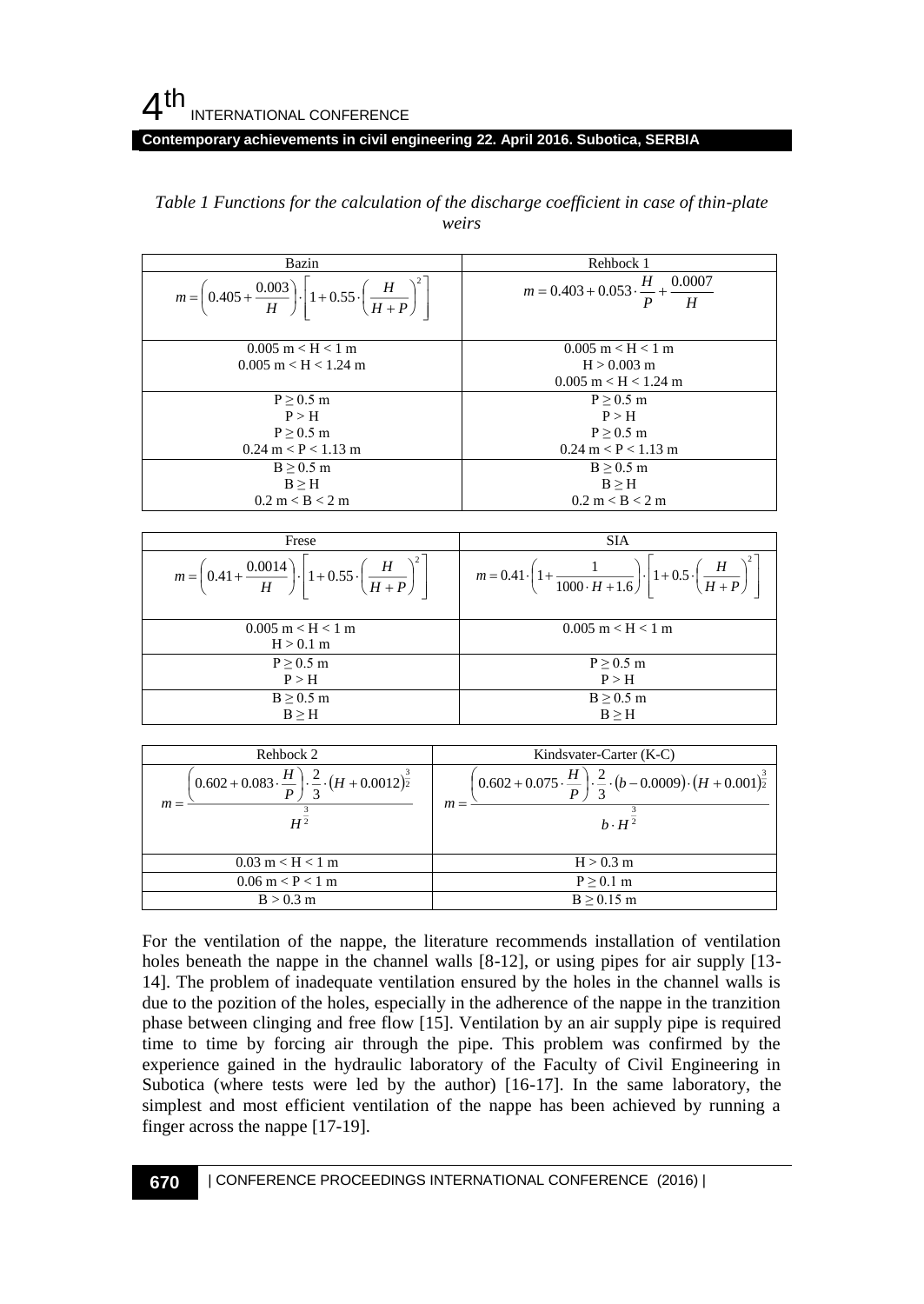# 4. МЕЂУНАРОДНА КОНФЕРЕНЦИЈА **Савремена достигнућа у грађевинарству 22. април 2016. Суботица, СРБИЈА**

During July and August 2015, in the hydraulic laboratory of the Faculty of Civil Engineering in Subotica, the author of this paper experimentally tested a new type of nappe ventilation named as "artificial finger" or ventilation strip, which is a 3 cm wide metal sheet bended in a shape of letter "L" [20]. Using the artificial finger ensured sufficient air for the ventilation of the nappe. The first test was made during August and September of the same year in the same laboratory. The horizontal part of the artificial finger was tied to the downstream side of the weir, 3 mm below the crest level (right at the lower edge of the chamfered notch). The weir was in a 2,2 m long rectangular channel, at half of the channel's length. Having the weir located in such manner, the limit of submergence of the weir was defined. None of the two functions provided by the international standard were valid for the ventilated overflow.

Based on the results presented above regarding the ventilated nappe, it is obvious that the artificial finger, succesful in terms of aeration, induced unwanted influences on the overflow as well. Due to this fact, on October 20<sup>th</sup> of the same year, new tests started with the aim of enabling measurement of flow by full-width thin-plate weir equipped with the artificial finger without the unwanted effects.

# **2. TEST RIG DESCRIPTION**

In the hydraulic laboratory of the Faculty of Civil Engineering in Subotica, a  $P=0,2013$ m high, full-width thin-plate weir has been installed to the downstream end of a  $B=0.1$  m wide and 2,2 m long channel:



*Figure 1: The operation of the full-width thin-plate weir (1) equipped with artificial finger (2)*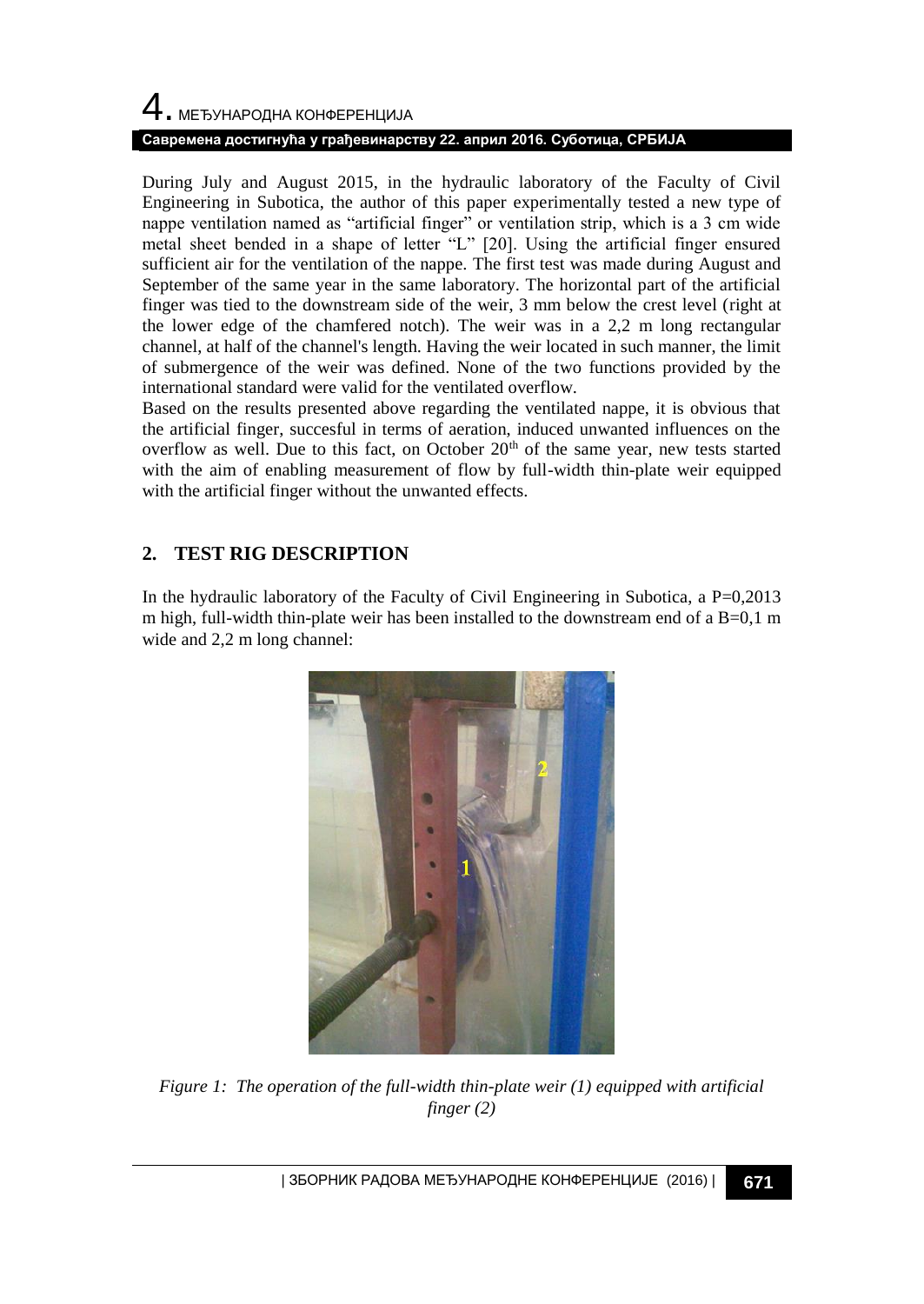## $4<sup>th</sup>$ INTERNATIONAL CONFERENCE

#### **Contemporary achievements in civil engineering 22. April 2016. Subotica, SERBIA**

The channel has been supplied by water from a storage tank by the means of a pump. The water already flown over the thin-plate weir was either returned to the storage tank, or it was derived to an intake vessel for measurement purposes. The plexiglass weir was 5 mm thick with crest thickness of 2 mm, and the notch angle of the dowstream side was  $45^\circ$ .

The water level was measured 0,18 m upstream to the weir using a gauge of  $\pm 0.1$  mm accuracy.

Derivation of water lasted at least 25 seconds. The weight of the water was measured by a scale of 5 grams accuracy (within the range of up to 15 kg) and 10 grams accuracy (up to 150 kg).

During water derivation the temperature of water was measured near to the upstream section. It varied between 19 and  $21^{\circ}$ C and in average it was 19,94 $^{\circ}$ C during the whole period of measurement. Water density was established by a measuring cylindre of 1  $\text{dm}^3$ volume, calibrated for water temperature of 20 $^{\circ}$ C. The density of water was 1 kg/dm<sup>3</sup>, therefore the flow rate was calculated by the following equation:

$$
Q = \frac{G_{\text{sud}+\text{voda}} - G_{\text{sud}}}{t} \left( \frac{1}{s} \right) \tag{3}
$$

where:  $G_{\text{vessel+water}}$  – is the combined weight of the vessel and the contained water (kg),  $G_{\text{vessel}}$  – is the weight of the vessel only (kg), and t – is the duration of water derivation (s).

The error in the discharge coefficient was calculated by the following equation:

$$
Error = \frac{100(m_j - m_{(1)})}{m_1} (\%) \tag{4}
$$

where:  $m_i$  – is the discharge coefficient, calculated in accordance with one of the listed functions in Tab. 1, and  $m_{(1)}$  – is the discharge coefficient calculated by equation (1). Two arrangements were tested:

1. a weir without the artificial finger, and

2. a weir equipped with the artificial finger.

### **3. RESULTS OF THE MEASUREMENTS**

The artificial finger was installed at the middle of the weir. Its height was established by testing. Having in mind that eventual backwater effect caused by the artifical finger had to be avoided, the horizontal part of the finger had to be installed at least  $\Delta z = 0.016$  m below the crest level.

In case of arrangement 1 a total of 118, and in case of arrangement 2 a total of 84 measurements have been complished.

Testing was carried out applying minor increments in flow rate, starting from zero to the maximum flow, and then back to zero in a similar procedure. During the phase of rising flow rate the nappe was not ventilated at the beginning, while later on the nappe got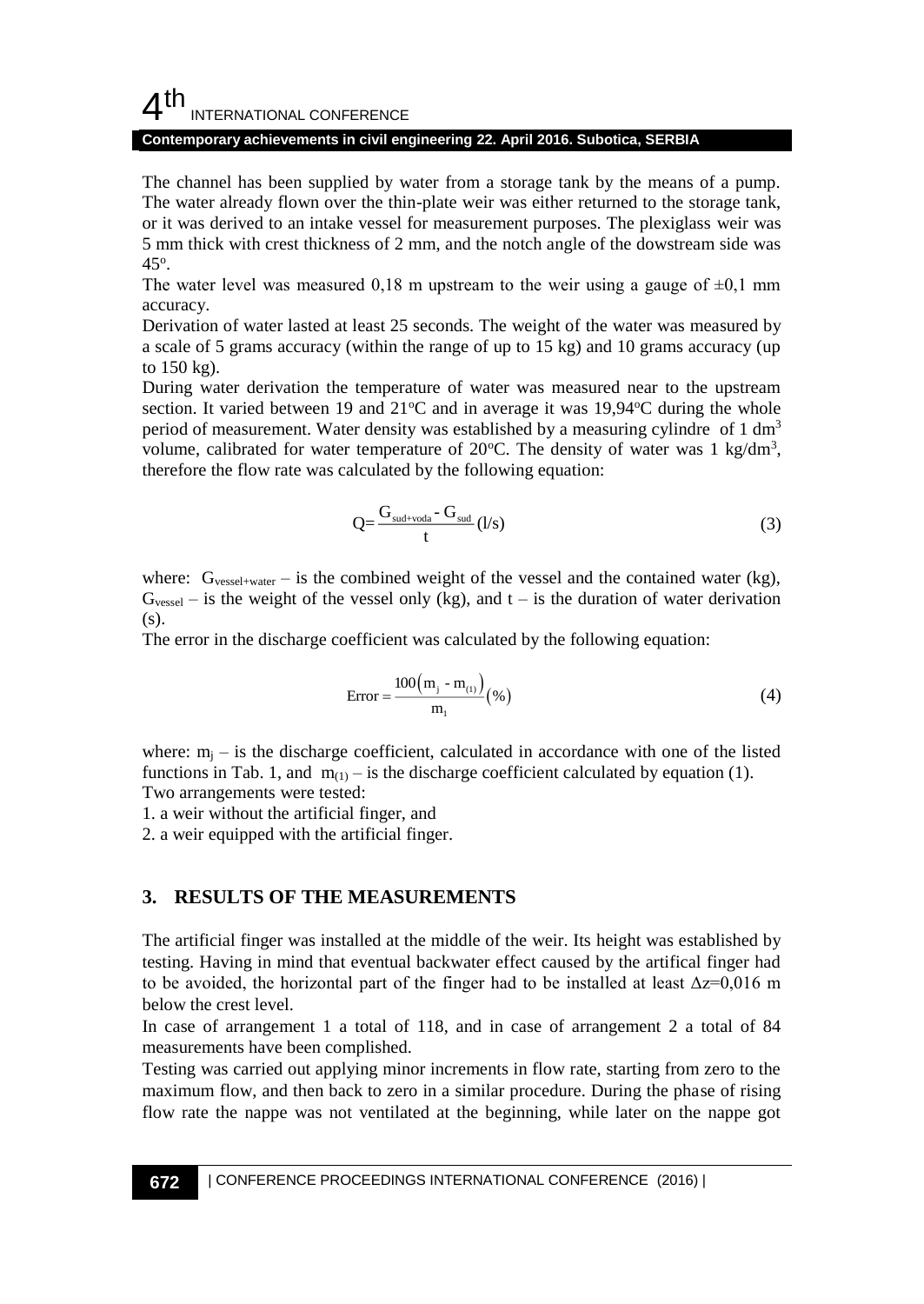# 4. МЕЂУНАРОДНА КОНФЕРЕНЦИЈА **Савремена достигнућа у грађевинарству 22. април 2016. Суботица, СРБИЈА**

separated from the plate. Therefore, nappe separation occurred at a particular point, denoted as "separation point". In the opposite process, the nappe adhered to the weir at once at a point denoted as "adherence point". As can be seen in Fig. 2 the adherence point was stable at H=0,01 m in both arrangements tested (with and without the artifical finger). The separation point was stable just in arrangement 2 (with finger installed): at a flow range  $Q=0,00043\div0,00044$  m<sup>3</sup>/s the height of the nappe jumped from H=0,0155 m to H=0,0171 m



*Figure 2: The dependence between the height of the nappe H and the flow rate Q for the investigated case*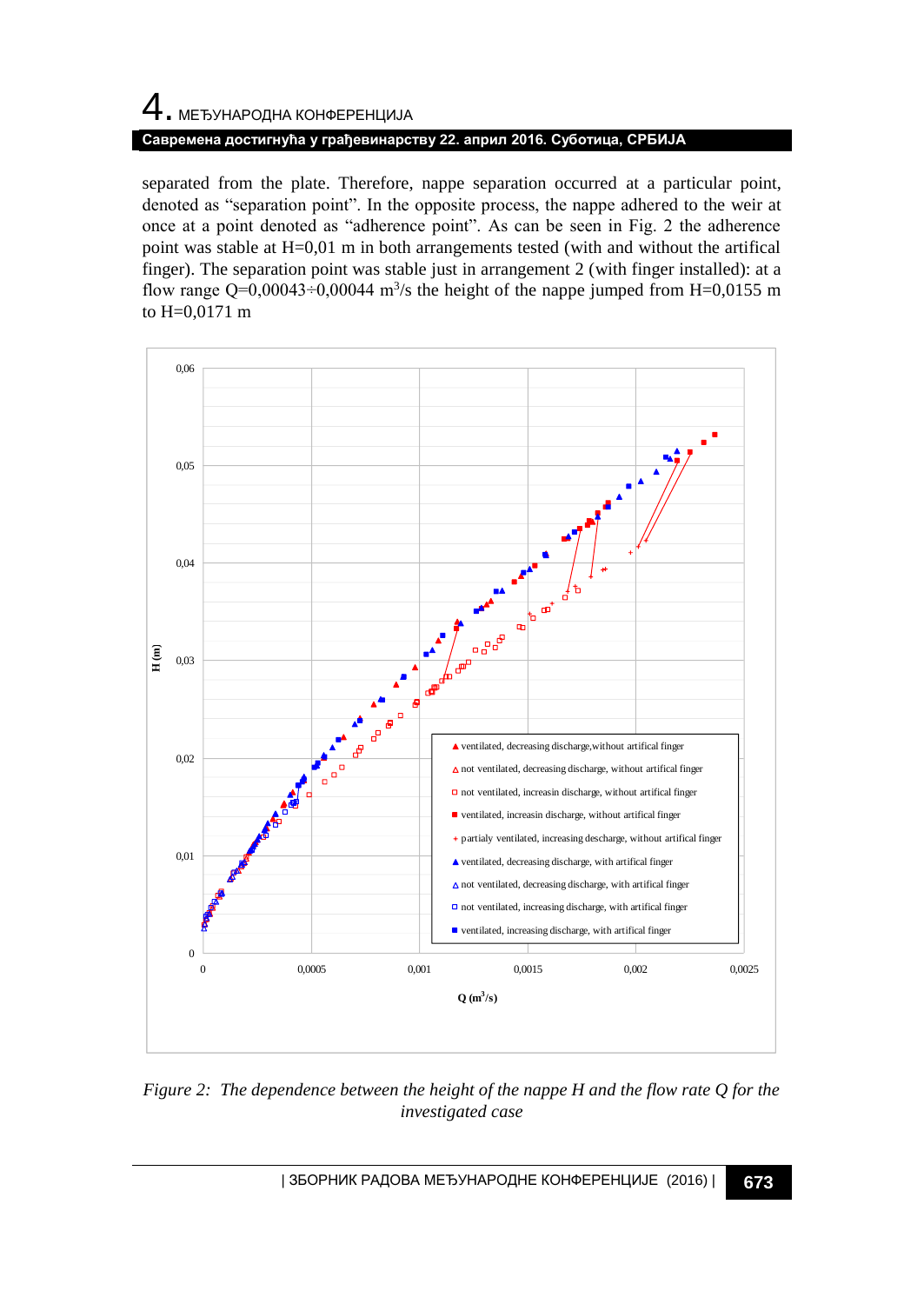# $4<sup>th</sup>$ INTERNATIONAL CONFERENCE

**Contemporary achievements in civil engineering 22. April 2016. Subotica, SERBIA**

From the investigated cases carried out without the artificial finger or with it (installed to the appropriate position), in arrangement 1 the results of 42 experiments, while in arrangement 2 the results of 54 experiments have been selected for further analysis. Next, the coefficient of discharge was determined by equation (1) for the selected experiments, see Fig. 3.



*Figure 3: Discharge coefficient of the ventilated nappe m in the function of H/P*

## **4. DISCUSSION**

The application of the artificial finger did not change the adherence point in measuring flow rate in case of ventilated nappe, full-width, thin-plate weir. The benefit of using the articial finger in flow measurement is fixing the separation point to a particular discharge in case of a specific weir. In phase of rising discharge nappe ventilation occurs at overflow height H≥0,0171 m, while for the phase of dropping discharge at H≥0,01 m. According to Fig. 3 the measured values of the discharge coefficients in the range of 0,05≤H/P<0,1 show discrepancy between -3,4 and +2,2% compared to the Kindsvater-Carter equation, and in the range of  $0,1 \leq H/P \leq 0,3$  compared to the Rehbock 1 and Rehbock 2 equation the error is  $-2.9$  i  $+2.3\%$ .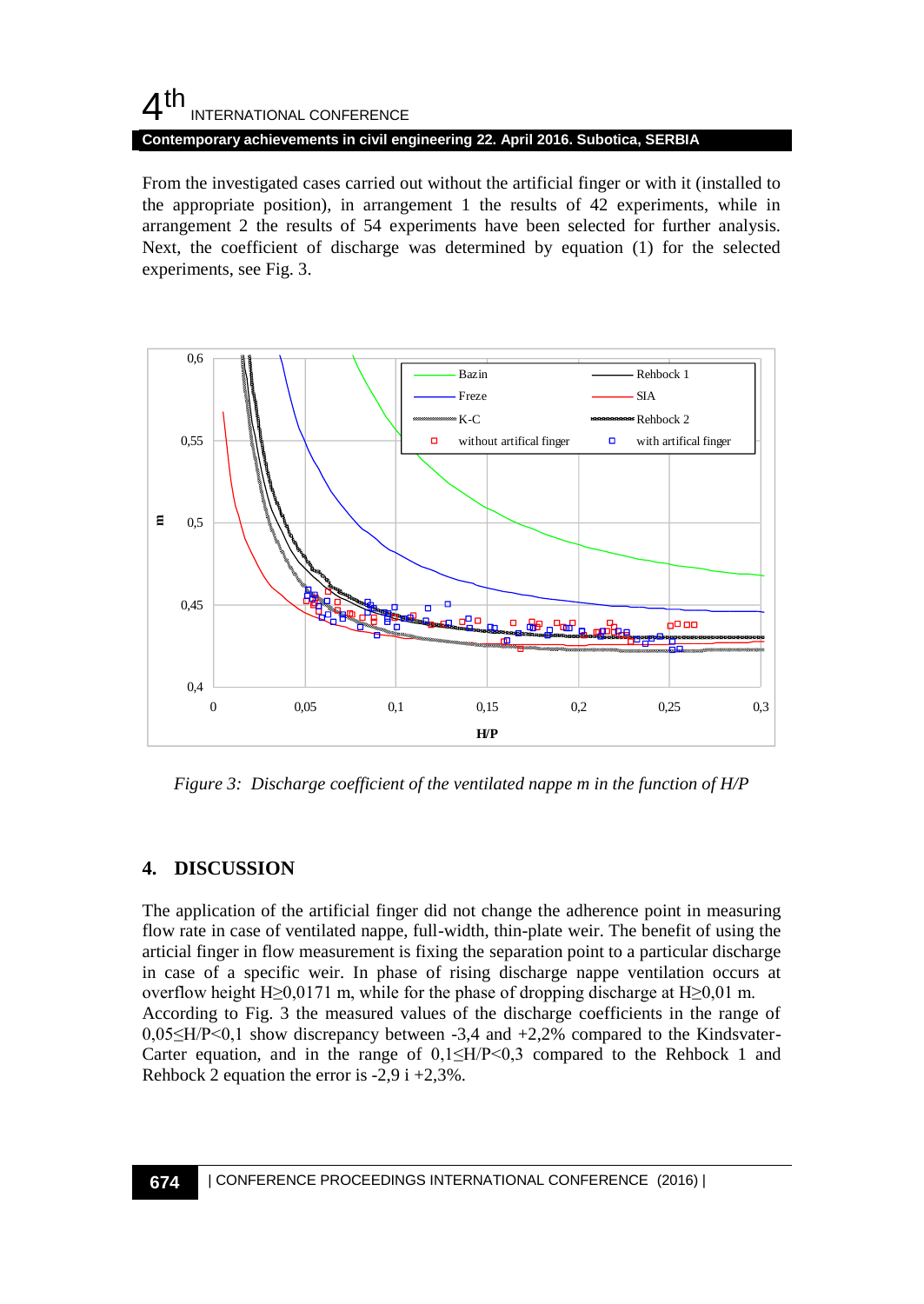**Савремена достигнућа у грађевинарству 22. април 2016. Суботица, СРБИЈА**



*Figure 4: Error of the coefficient of discharge in the function of the nappe height H for thin-plate weir*

By using the artificial finger, the discharge can be defined within error limits of -3,4 i +2,3% using discharge formulas from the international standard suitable for the range of the measurement, as described above.

According to the literature, the discharge over a thin-plate weir does not dependant of the Reynolds and the Weber numbers only if  $H \ge 0.03$  m. The use of the artificial finger decreases this limit to

- $H \geq 0.0171$  m for the phase of increasing discharge, and to
- $H \geq 0.01$  m for the phase of decreasing discharge.

## **5. CONCLUSION**

The presented artificial finger, tested on a full-width, thin-plate weir of height  $P=0,2$  m, ensures ventilated flow for H≥0,0171 m in case of increasing discharge, and for H≥0,01 m in case of decreasing discharge.

Using formulae from the international standard in the appropriate H/P range, the coefficient of discharge can be determined within error range -3,4 and +2,3%.

The most suitable position of the artificial finger needs to be determined by further investigations for full-width, thin-plate weirs in free flow having different height/width ratio from the already investigated.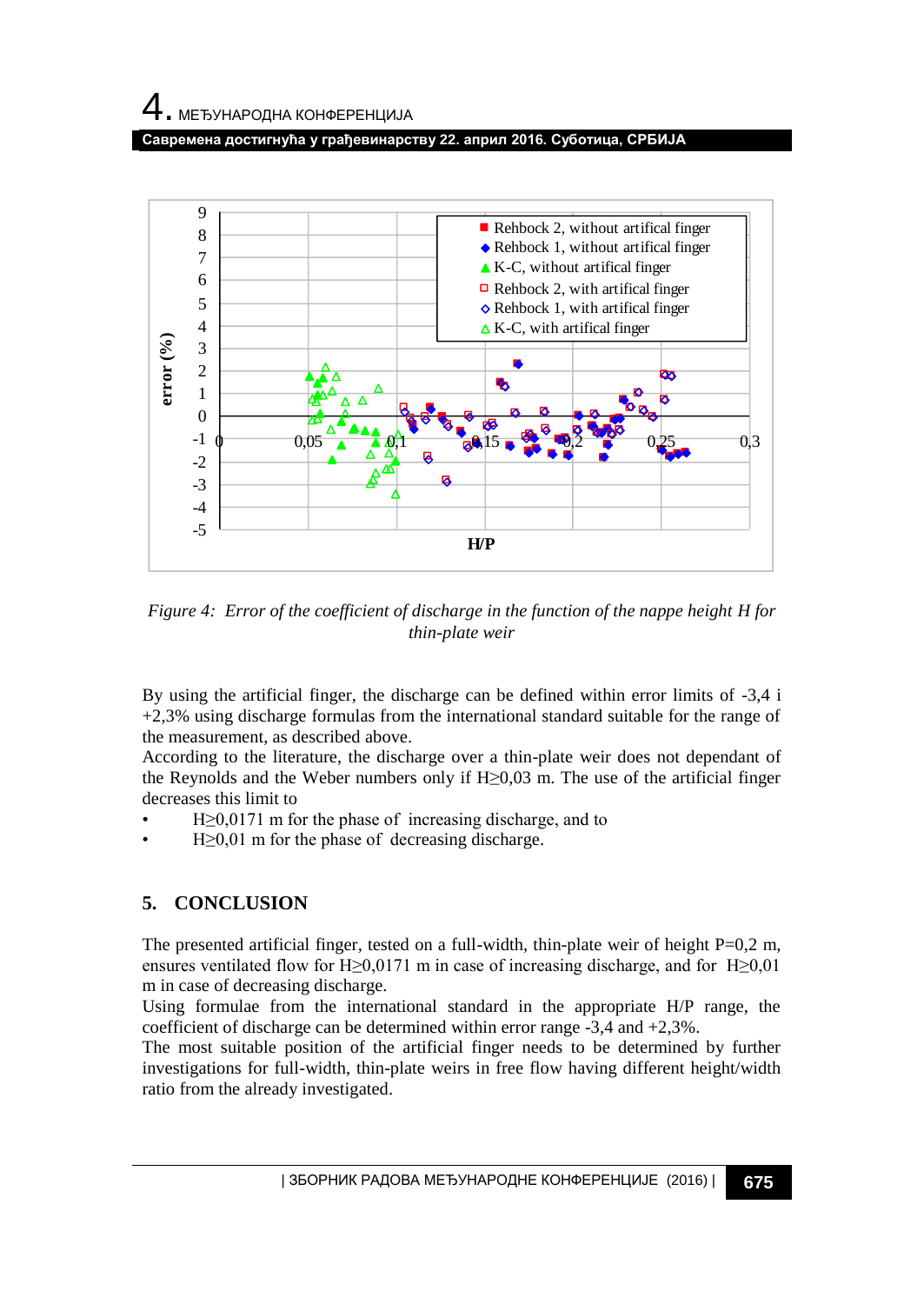#### **Contemporary achievements in civil engineering 22. April 2016. Subotica, SERBIA**

## **REFERENCES**

- [1] Aranđelović, D.: *Hidraulika u oblasti građevinarstva*. Univerzitet u Nišu, Građevinski-arhitektonski fakultet, Niš, 2000.
- [2] International standard ISO 1438:2008(E). Hydrometry Open channel flow measurement using thin-plate weirs. Switzerland: International Organization for Standardization 2008.
- [3] International standard ISO 1438:2008 Technical Corrigendum 1. Hydrometry Open channel flow measurement using thin-plate weirs Switzerland: International Organization for Standardization 2008.
- [4] Hajdin, G.: *Mehanika fluida. Knjiga druga. Uvođenje u hidrauliku*. Univerzitet u Beogradu, Građevinski fakultet, Beograd, 2002.
- [5] Kapor, R.: *Hidraulika*. Univerzitet u Beogradu, Građevinski fakultet, Beograd, 2008.
- [6] Agroskin, I.I., Dmitrijev, G.T., Pikalov F.I.: *Hidraulika*. Udžbenici Sveučilišta u Zagrebu, Tagreb, 1969.
- [7] Bagheri, S., Kabiri-Samani, A.R., Heidarpour, M.: Discharge coefficient of rectangular sharp-crested side weirs. Part I: Traditional weir equation. *Flow Measurement and Instrumentation*, **2014**, vol. 35, br. March 2014, str. 109–115.
- [8] Chadwick, A., Morfett, J.: *Hydraulics in Civil and Environmental Engineering*. Third edition. E and FN Spon, London and New York, 1998.
- [9] [http://www.agis.agric.za/agric\\_engineering/pdf/IrrigationDesignFlowmeasurement.](http://www.agis.agric.za/agric_engineering/pdf/IrrigationDesignFlowmeasurement.pdf) [pdf,](http://www.agis.agric.za/agric_engineering/pdf/IrrigationDesignFlowmeasurement.pdf) preuzeto 5.02.2016. *Irrigation User Manual*. ARC Institute for Agricultural Engineering, 2003, ISBN 1-919849-24-6.
- [10] [http://waterrights.utah.gov/distinfo/measurement\\_devices.pdf,](http://waterrights.utah.gov/distinfo/measurement_devices.pdf) preuzeto 5.02.2016. Gertrudys B. Adkins: Flow Mearurement Devices. 2006
- [11] [http://cclynchblog.com/criteria-for-proper-weir-design/,](http://cclynchblog.com/criteria-for-proper-weir-design/) preuzeto 5.02.2016. Trey Campbell: Criteria for Proper Weir Design. Posted on July 23, 2012.
- [12] [https://books.google.rs/books?id=JaPAAgAAQBAJ&pg=SA52-PA6&lpg=SA52-](https://books.google.rs/books?id=JaPAAgAAQBAJ&pg=SA52-PA6&lpg=SA52-PA6&dq=Full-width+Thin-plate+Weir%2Bventilation&source=bl&ots=evLC5T5zJ9&sig=dzu8TBUFVUeuVdPpY_fHA5GVxo8&hl=sr&sa=X&ved=0ahUKEwi23pm57N3KAhXE3iwKHc8EAHoQ6AEIRjAF#v=onepage&q=Full-width%20Thin-plate%20Weir%2Bventilation&f=false) [PA6&dq=Full-width+Thin](https://books.google.rs/books?id=JaPAAgAAQBAJ&pg=SA52-PA6&lpg=SA52-PA6&dq=Full-width+Thin-plate+Weir%2Bventilation&source=bl&ots=evLC5T5zJ9&sig=dzu8TBUFVUeuVdPpY_fHA5GVxo8&hl=sr&sa=X&ved=0ahUKEwi23pm57N3KAhXE3iwKHc8EAHoQ6AEIRjAF#v=onepage&q=Full-width%20Thin-plate%20Weir%2Bventilation&f=false)[plate+Weir%2Bventilation&source=bl&ots=evLC5T5zJ9&sig=dzu8TBUFVUeuVd](https://books.google.rs/books?id=JaPAAgAAQBAJ&pg=SA52-PA6&lpg=SA52-PA6&dq=Full-width+Thin-plate+Weir%2Bventilation&source=bl&ots=evLC5T5zJ9&sig=dzu8TBUFVUeuVdPpY_fHA5GVxo8&hl=sr&sa=X&ved=0ahUKEwi23pm57N3KAhXE3iwKHc8EAHoQ6AEIRjAF#v=onepage&q=Full-width%20Thin-plate%20Weir%2Bventilation&f=false) [PpY\\_fHA5GVxo8&hl=sr&sa=X&ved=0ahUKEwi23pm57N3KAhXE3iwKHc8EA](https://books.google.rs/books?id=JaPAAgAAQBAJ&pg=SA52-PA6&lpg=SA52-PA6&dq=Full-width+Thin-plate+Weir%2Bventilation&source=bl&ots=evLC5T5zJ9&sig=dzu8TBUFVUeuVdPpY_fHA5GVxo8&hl=sr&sa=X&ved=0ahUKEwi23pm57N3KAhXE3iwKHc8EAHoQ6AEIRjAF#v=onepage&q=Full-width%20Thin-plate%20Weir%2Bventilation&f=false) [HoQ6AEIRjAF#v=onepage&q=Full-width%20Thin](https://books.google.rs/books?id=JaPAAgAAQBAJ&pg=SA52-PA6&lpg=SA52-PA6&dq=Full-width+Thin-plate+Weir%2Bventilation&source=bl&ots=evLC5T5zJ9&sig=dzu8TBUFVUeuVdPpY_fHA5GVxo8&hl=sr&sa=X&ved=0ahUKEwi23pm57N3KAhXE3iwKHc8EAHoQ6AEIRjAF#v=onepage&q=Full-width%20Thin-plate%20Weir%2Bventilation&f=false)[plate%20Weir%2Bventilation&f=false,](https://books.google.rs/books?id=JaPAAgAAQBAJ&pg=SA52-PA6&lpg=SA52-PA6&dq=Full-width+Thin-plate+Weir%2Bventilation&source=bl&ots=evLC5T5zJ9&sig=dzu8TBUFVUeuVdPpY_fHA5GVxo8&hl=sr&sa=X&ved=0ahUKEwi23pm57N3KAhXE3iwKHc8EAHoQ6AEIRjAF#v=onepage&q=Full-width%20Thin-plate%20Weir%2Bventilation&f=false) preuzeto 5.02.2016. Webster, J.G., Eren, H. (Edited by): *Measurement, Instrumentation, and Sensors Handbook. Second edition*. CRC Press Taylor and Francis Group, 2014.
- [13] [https://www.google.rs/search?q=Sharp-](https://www.google.rs/search?q=Sharp-Crested+Weir%2Bventilation&tbm=isch&tbo=u&source=univ&sa=X&ei=zz6aVdKKJ4j7gwTCqY7gDQ&ved=0CCEQsAQ&biw=1920&bih=943#imgrc=4Yu4z849pnwwBM%3A)[Crested+Weir%2Bventilation&tbm=isch&tbo=u&source=univ&sa=X&ei=zz6aVd](https://www.google.rs/search?q=Sharp-Crested+Weir%2Bventilation&tbm=isch&tbo=u&source=univ&sa=X&ei=zz6aVdKKJ4j7gwTCqY7gDQ&ved=0CCEQsAQ&biw=1920&bih=943#imgrc=4Yu4z849pnwwBM%3A) [KKJ4j7gwTCqY7gDQ&ved=0CCEQsAQ&biw=1920&bih=943#imgrc=4Yu4z849](https://www.google.rs/search?q=Sharp-Crested+Weir%2Bventilation&tbm=isch&tbo=u&source=univ&sa=X&ei=zz6aVdKKJ4j7gwTCqY7gDQ&ved=0CCEQsAQ&biw=1920&bih=943#imgrc=4Yu4z849pnwwBM%3A) [pnwwBM%3A,](https://www.google.rs/search?q=Sharp-Crested+Weir%2Bventilation&tbm=isch&tbo=u&source=univ&sa=X&ei=zz6aVdKKJ4j7gwTCqY7gDQ&ved=0CCEQsAQ&biw=1920&bih=943#imgrc=4Yu4z849pnwwBM%3A) preuzeto 5.02.2016.
- [14]Bos, M.G.: *Discharge Measurment Structures*. International Institute for Land Reclamation and Improvement, Wageningen, 1976.
- [15]Zhang, X., Yuan, L., Peng, R., Chen, Z. Hydraulic Relations for Clinging Flow of Sharp-Crested Weir. *Journal of Hydraulic Engineering*, **2010**, vol. 136, br. 6, str. 385–390.